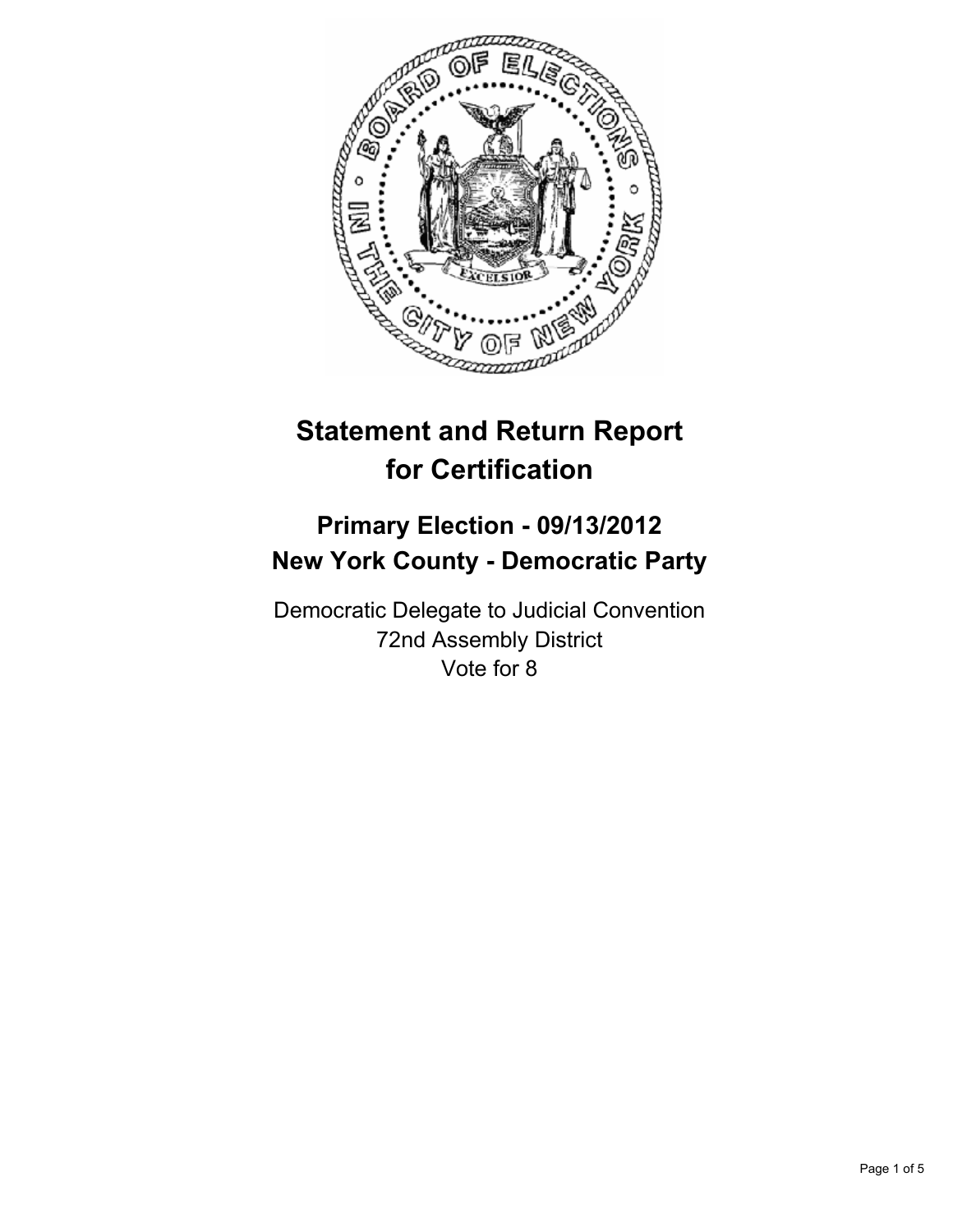

## **Assembly District 72**

| PUBLIC COUNTER                                           | 7,702        |
|----------------------------------------------------------|--------------|
| <b>EMERGENCY</b>                                         | 0            |
| ABSENTEE/MILITARY                                        | 104          |
| <b>FEDERAL</b>                                           | 0            |
| SPECIAL PRESIDENTIAL                                     | 0            |
| <b>AFFIDAVIT</b>                                         | 188          |
| <b>Total Ballots</b>                                     | 7,994        |
| Less - Inapplicable Federal/Special Presidential Ballots | 0            |
| <b>Total Applicable Ballots</b>                          | 7,994        |
| <b>EVELYN LINARES</b>                                    | 2,198        |
| JOHN BRIAN MURTAUGH                                      | 1,111        |
| ALBANIA LOPEZ                                            | 1,625        |
| FERNANDO A. BATISTA                                      | 1,306        |
| <b>MARTHA L. PEPIN</b>                                   | 1,155        |
| <b>CHRISTINA BURDESS</b>                                 | 1,034        |
| <b>JOAN LAUFER</b>                                       | 1,011        |
| <b>MARK LEVINE</b>                                       | 1,623        |
| ROLANDO CESPEDES                                         | 1,215        |
| YOKARINA DUARTE                                          | 1,321        |
| <b>JUDITH AMARO</b>                                      | 1,189        |
| <b>GAIL ADDISS</b>                                       | 875          |
| CARMEN M. DE LA ROSA                                     | 1,548        |
| ANGELA Y. MOREL                                          | 1,056        |
| ADRIANO ESPAILLAT (WRITE-IN)                             | 2            |
| ANNEMARIE LEGENDY (WRITE-IN)                             | 1            |
| ANTHONY MAXWELL (WRITE-IN)                               | 1            |
| ARTHUR R. TOBINSON (WRITE-IN)                            | $\mathbf{1}$ |
| AYESHA TORRES (WRITE-IN)                                 | 1            |
| <b>BOBBIE GAMBLE (WRITE-IN)</b>                          | 2            |
| CARLOS SUAREZ (WRITE-IN)                                 | $\mathbf{1}$ |
| CHRISTINA MARIE DIAMOND (WRITE-IN)                       | 1            |
| DAVID BRODHERSEA (WRITE-IN)                              | 1            |
| DAVID JOSEPH DIAMOND (WRITE-IN)                          | 1            |
| EDITH DIAMOND (WRITE-IN)                                 | 1            |
| ELIZABETH PIZIO (WRITE-IN)                               | 2            |
| ERIN ROONEY (WRITE-IN)                                   | 1            |
| FERNANDO RODRIGUEZ (WRITE-IN)                            | 1            |
| GABRIELA ROSA (WRITE-IN)                                 | 1            |
| GEORGE H. GORHAM (WRITE-IN)                              | 1            |
| JASON ROSENBERG (WRITE-IN)                               | 1            |
| JOHN E. ROGERS (WRITE-IN)                                | 1            |
| JOHN FRIDO (WRITE-IN)                                    | 1            |
| JOHNNY RODRIGUES (WRITE-IN)                              | 1            |
| KENTA M JOHNSON (WRITE-IN)                               | 1            |
| KYLE ISHMAEL (WRITE-IN)                                  | 1            |
| MARISOL CASTELLANOS (WRITE-IN)                           | 1            |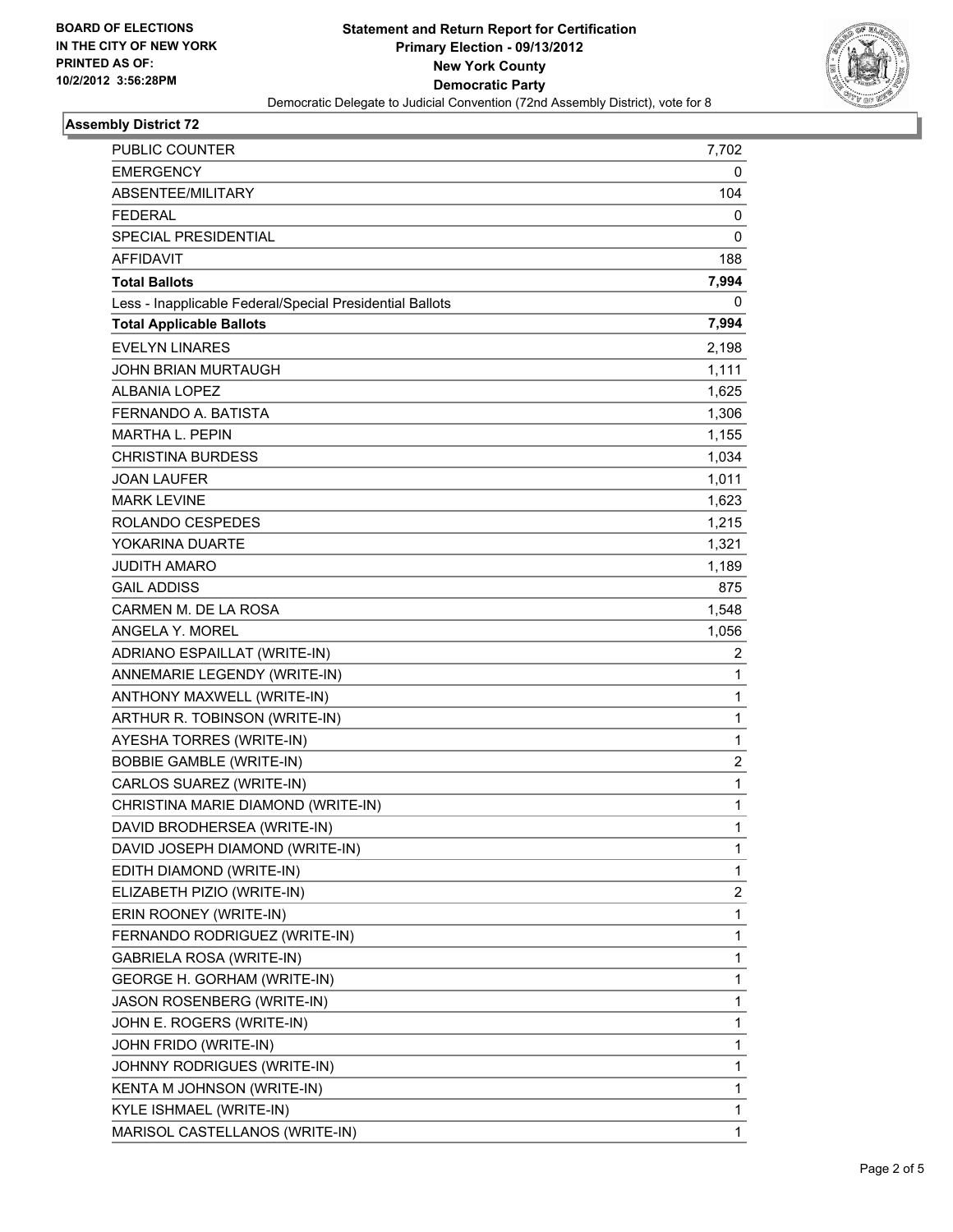

## **Assembly District 72**

| MARY A BARKER (WRITE-IN)           | 1      |
|------------------------------------|--------|
| NATE THOMD (WRITE-IN)              |        |
| NETTIA BANTON (WRITE-IN)           | 1      |
| PAMELA POLAND (WRITE-IN)           | 1      |
| PETER COUGHLIN (WRITE-IN)          | 2      |
| ROBERT GEORGE HANSEN (WRITE-IN)    | 1      |
| RUBEN D. VARGAS (WRITE-IN)         | 1      |
| SIG HOLZER (WRITE-IN)              |        |
| SONJA L. FAGAN (WRITE-IN)          | 1      |
| SUSAN RUSSELL (WRITE-IN)           | 1      |
| SWAN TOBINSON (WRITE-IN)           | 1      |
| TOM WATERS (WRITE-IN)              | 1      |
| TRACY OUTLAW (WRITE-IN)            | 1      |
| UNATTRIBUTABLE WRITE-IN (WRITE-IN) | 304    |
| YANIS RODRIGUEZ (WRITE-IN)         | 2      |
| <b>Total Votes</b>                 | 18,613 |
| Unrecorded                         | 45.339 |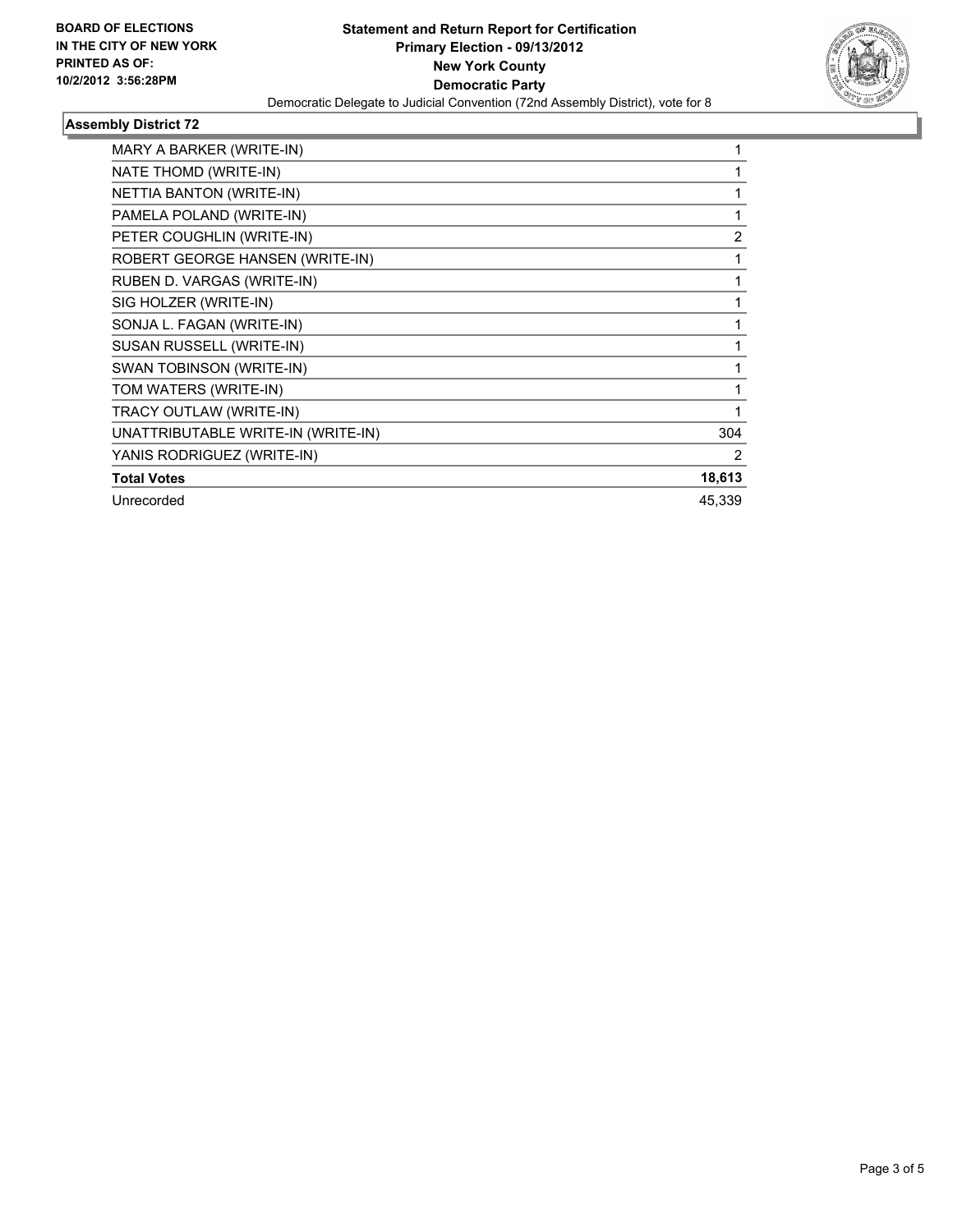

#### **Total for Democratic Delegate to Judicial Convention (72nd Assembly District) - New York County**

| PUBLIC COUNTER                                           | 7,702          |
|----------------------------------------------------------|----------------|
| <b>EMERGENCY</b>                                         | 0              |
| ABSENTEE/MILITARY                                        | 104            |
| <b>FEDERAL</b>                                           | 0              |
| <b>SPECIAL PRESIDENTIAL</b>                              | 0              |
| <b>AFFIDAVIT</b>                                         | 188            |
| <b>Total Ballots</b>                                     | 7,994          |
| Less - Inapplicable Federal/Special Presidential Ballots | 0              |
| <b>Total Applicable Ballots</b>                          | 7,994          |
| <b>EVELYN LINARES</b>                                    | 2,198          |
| <b>JOHN BRIAN MURTAUGH</b>                               | 1,111          |
| <b>ALBANIA LOPEZ</b>                                     | 1,625          |
| FERNANDO A. BATISTA                                      | 1,306          |
| <b>MARTHA L. PEPIN</b>                                   | 1,155          |
| <b>CHRISTINA BURDESS</b>                                 | 1,034          |
| <b>JOAN LAUFER</b>                                       | 1,011          |
| <b>MARK LEVINE</b>                                       | 1,623          |
| ROLANDO CESPEDES                                         | 1,215          |
| YOKARINA DUARTE                                          | 1,321          |
| JUDITH AMARO                                             | 1,189          |
| <b>GAIL ADDISS</b>                                       | 875            |
| CARMEN M. DE LA ROSA                                     | 1,548          |
| <b>ANGELA Y. MOREL</b>                                   | 1,056          |
| ADRIANO ESPAILLAT (WRITE-IN)                             | 2              |
| ANNEMARIE LEGENDY (WRITE-IN)                             | $\mathbf{1}$   |
| ANTHONY MAXWELL (WRITE-IN)                               | 1              |
| ARTHUR R. TOBINSON (WRITE-IN)                            | 1              |
| AYESHA TORRES (WRITE-IN)                                 | $\mathbf{1}$   |
| <b>BOBBIE GAMBLE (WRITE-IN)</b>                          | $\overline{c}$ |
| CARLOS SUAREZ (WRITE-IN)                                 | 1              |
| CHRISTINA MARIE DIAMOND (WRITE-IN)                       | 1              |
| DAVID BRODHERSEA (WRITE-IN)                              | 1              |
| DAVID JOSEPH DIAMOND (WRITE-IN)                          | 1              |
| EDITH DIAMOND (WRITE-IN)                                 | 1              |
| ELIZABETH PIZIO (WRITE-IN)                               | 2              |
| ERIN ROONEY (WRITE-IN)                                   | 1              |
| FERNANDO RODRIGUEZ (WRITE-IN)                            | 1              |
| <b>GABRIELA ROSA (WRITE-IN)</b>                          | 1              |
| GEORGE H. GORHAM (WRITE-IN)                              | 1              |
| JASON ROSENBERG (WRITE-IN)                               | 1              |
| JOHN E. ROGERS (WRITE-IN)                                | 1              |
| JOHN FRIDO (WRITE-IN)                                    | 1              |
| JOHNNY RODRIGUES (WRITE-IN)                              | 1              |
| KENTA M JOHNSON (WRITE-IN)                               | 1              |
| KYLE ISHMAEL (WRITE-IN)                                  | 1              |
| MARISOL CASTELLANOS (WRITE-IN)                           | 1              |